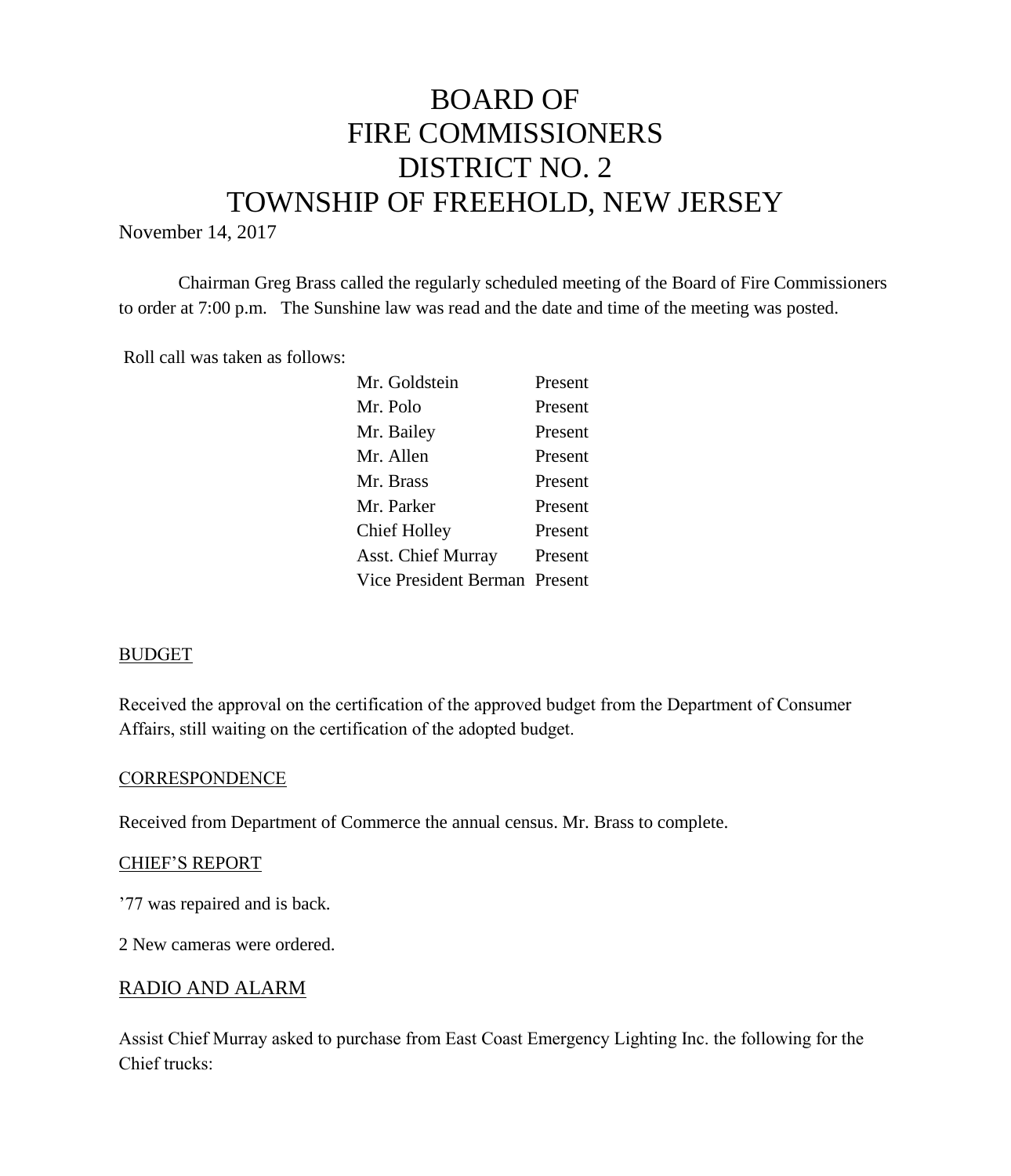Kussmaul Auto charger 1000, 150 watts 2 lighter plug outlet with 1 USB port Installation and Service Cost of \$3,758.54 Mr. Bailey made a motion to purchase,  $2^{nd}$  by Mr. Goldstein, roll was call Board Approved. Mr.Goldstein is verifying State Bid pricing.

Mr. Allan made a motion to purchase 15 new pagers at \$640.00 per pager,  $2<sup>nd</sup>$  by Mr. Polo, roll was called Board Approved. Our current supplier is the sole supplier for NJ.

# BUILDING

Cummings did maintenance on generators at both Daniels Way and Pond Road. Firehouses.

Mr. Bailey made a motion to have the following work done at Pond Road Firehouse, install 4 wireless switches and 6 wall mount sensors in truck bay area, an occupancy sensor in the loft and each bathroom. For the cost of \$1,690.00,  $2<sup>nd</sup>$  by Mr. Brass. Roll was called Board Approved. This will automatically turn the lights on and off, as the building is occupied, for cost savings.

# INSURANCE

Waiting on the final invoices for the end of year bills.

Received a refund from Workers Compensation Policy of \$80.00

Claim made for flood at Dutchlane Firehouse in the basement. Dave Simon working with Insurance Company on this claim

## MAINTENANCE

'77 tires are worn out, and should be replaced before winter. Mr. Bailey made a motion to purchase new tires from Edwards Tires, under State bid, 2<sup>nd</sup> by Mr. Goldstein, roll was called Board Approved.

#### NEW BUSINESS

Nothing at this time.

## OLD BUSINESS

Kris Holley to purchase new recorder.